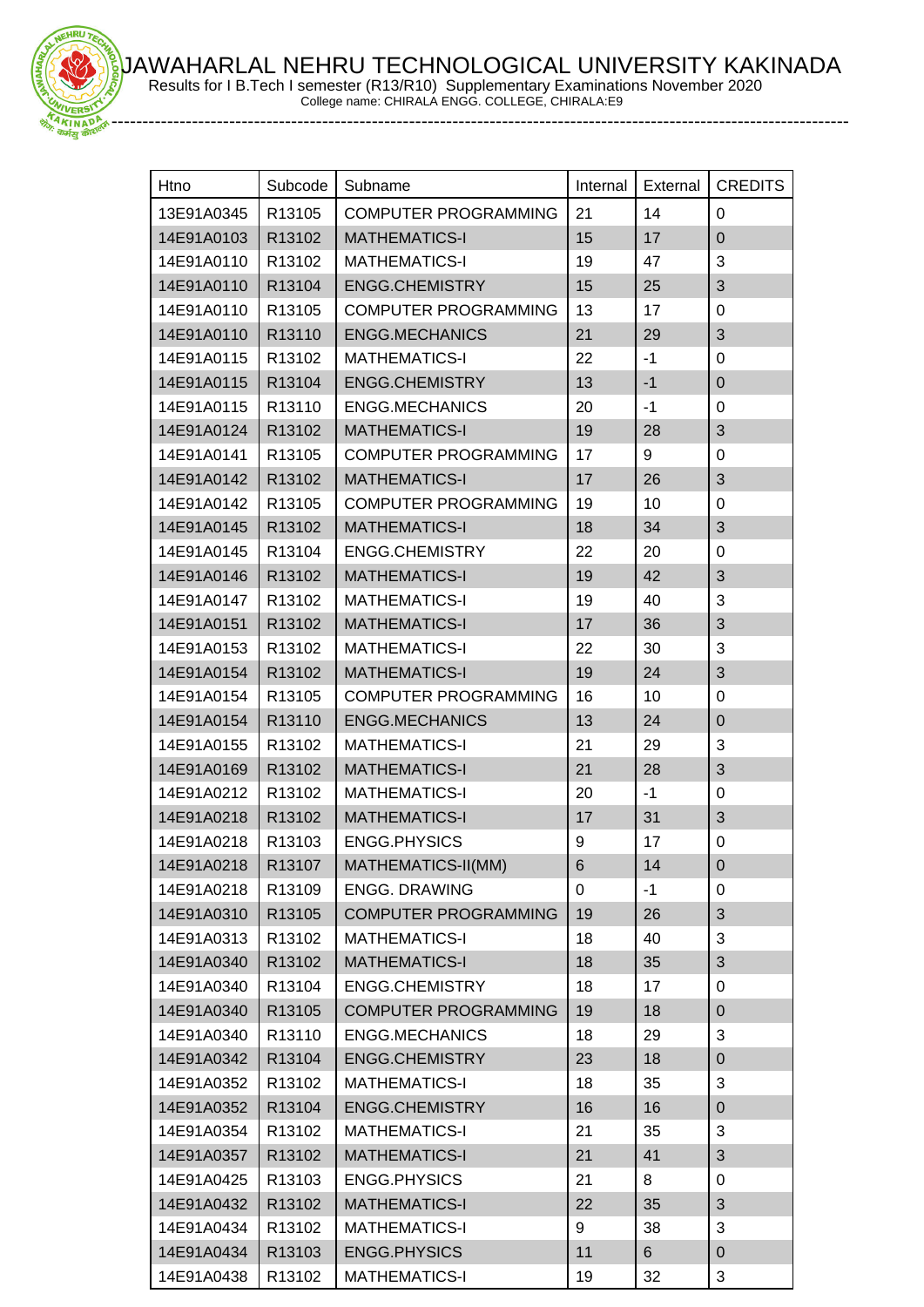| Htno       | Subcode            | Subname                      | Internal | External       | <b>CREDITS</b>   |
|------------|--------------------|------------------------------|----------|----------------|------------------|
| 14E91A0440 | R13103             | <b>ENGG.PHYSICS</b>          | 16       | $6\phantom{1}$ | $\pmb{0}$        |
| 14E91A0444 | R13103             | <b>ENGG.PHYSICS</b>          | 19       | 15             | 0                |
| 14E91A0447 | R13102             | <b>MATHEMATICS-I</b>         | 15       | 32             | 3                |
| 14E91A0447 | R13107             | MATHEMATICS-II(MM)           | 11       | 35             | 3                |
| 14E91A0449 | R13102             | <b>MATHEMATICS-I</b>         | 21       | 31             | 3                |
| 14E91A0449 | R13103             | <b>ENGG.PHYSICS</b>          | 25       | 8              | 0                |
| 14E91A0450 | R13102             | <b>MATHEMATICS-I</b>         | 22       | 36             | 3                |
| 14E91A0478 | R13102             | <b>MATHEMATICS-I</b>         | 16       | 27             | 3                |
| 14E91A0538 | R13102             | <b>MATHEMATICS-I</b>         | 20       | $-1$           | $\pmb{0}$        |
| 14E91A0542 | R13102             | <b>MATHEMATICS-I</b>         | 21       | 37             | 3                |
| 14E91A0542 | R13104             | <b>ENGG.CHEMISTRY</b>        | 21       | $\mathbf 0$    | $\pmb{0}$        |
| 14E91A0548 | R13102             | <b>MATHEMATICS-I</b>         | 22       | 30             | 3                |
| 14E91A0548 | R13104             | <b>ENGG.CHEMISTRY</b>        | 17       | $\overline{0}$ | $\pmb{0}$        |
| 14E91A0573 | R13104             | <b>ENGG.CHEMISTRY</b>        | 20       | 0              | 0                |
| 15E91A0101 | R13105             | <b>COMPUTER PROGRAMMING</b>  | 21       | 15             | $\pmb{0}$        |
| 15E91A0103 | R13105             | <b>COMPUTER PROGRAMMING</b>  | 19       | 19             | 0                |
| 15E91A0104 | R13102             | <b>MATHEMATICS-I</b>         | 22       | 42             | 3                |
| 15E91A0104 | R13105             | <b>COMPUTER PROGRAMMING</b>  | 24       | 24             | 3                |
| 15E91A0107 | R13102             | <b>MATHEMATICS-I</b>         | 23       | 24             | $\mathfrak{S}$   |
| 15E91A0107 | R13104             | <b>ENGG.CHEMISTRY</b>        | 20       | 27             | 3                |
| 15E91A0107 | R13105             | <b>COMPUTER PROGRAMMING</b>  | 24       | 18             | $\pmb{0}$        |
|            |                    | <b>MATHEMATICS-I</b>         | 18       |                | 3                |
| 15E91A0108 | R13102             |                              |          | 24             |                  |
| 15E91A0110 | R13102             | <b>MATHEMATICS-I</b>         | 19       | 24             | 3                |
| 15E91A0110 | R13104             | <b>ENGG.CHEMISTRY</b>        | 17       | 34             | 3                |
| 15E91A0110 | R13105             | <b>COMPUTER PROGRAMMING</b>  | 17       | 18             | $\boldsymbol{0}$ |
| 15E91A0121 | R13104             | <b>ENGG.CHEMISTRY</b>        | 19       | 21             | 0                |
| 15E91A0121 | R13105             | <b>COMPUTER PROGRAMMING</b>  | 22       | 11             | $\mathbf 0$      |
| 15E91A0135 | R13102             | <b>MATHEMATICS-I</b>         | 24       | 24             | 3                |
| 15E91A0135 | R13104             | <b>ENGG.CHEMISTRY</b>        | 20       | 26             | $\sqrt{3}$       |
| 15E91A0143 | R13102             | <b>MATHEMATICS-I</b>         | 24       | 26             | 3                |
| 15E91A0143 | R13105             | <b>COMPUTER PROGRAMMING</b>  | 23       | $-1$           | $\pmb{0}$        |
| 15E91A0144 | R13102             | <b>MATHEMATICS-I</b>         | 20       | 26             | 3                |
| 15E91A0144 | R13110             | <b>ENGG.MECHANICS</b>        | 15       | $-1$           | $\pmb{0}$        |
| 15E91A0145 | R13102             | <b>MATHEMATICS-I</b>         | 22       | 24             | 3                |
| 15E91A0145 | R13104             | ENGG.CHEMISTRY               | 18       | 39             | $\mathfrak{S}$   |
| 15E91A0150 | R13104             | <b>ENGG.CHEMISTRY</b>        | 15       | 17             | 0                |
| 15E91A0150 | R13105             | <b>COMPUTER PROGRAMMING</b>  | 9        | $-1$           | $\pmb{0}$        |
| 15E91A0150 | R13110             | <b>ENGG.MECHANICS</b>        | 18       | 29             | 3                |
| 15E91A0154 | R13102             | <b>MATHEMATICS-I</b>         | 20       | 31             | 3                |
| 15E91A0154 | R13104             | <b>ENGG.CHEMISTRY</b>        | 17       | 20             | 0                |
| 15E91A0154 | R13110             | <b>ENGG.MECHANICS</b>        | 20       | 28             | $\sqrt{3}$       |
| 15E91A0160 | R <sub>13102</sub> | <b>MATHEMATICS-I</b>         | 19       | 24             | 3                |
| 15E91A0160 | R13105             | <b>COMPUTER PROGRAMMING</b>  | 17       | 15             | $\pmb{0}$        |
| 15E91A0160 | R13110             | <b>ENGG.MECHANICS</b>        | 22       | 28             | 3                |
| 15E91A0165 | R13102             | <b>MATHEMATICS-I</b>         | 24       | 24             | $\mathfrak{S}$   |
| 15E91A0166 | R13104             | ENGG.CHEMISTRY               | 17       | 20             | 0                |
| 15E91A0166 | R13106             | <b>ENVIRONMENTAL STUDIES</b> | 20       | 28             | 3                |
| 15E91A0166 | R13110             | <b>ENGG.MECHANICS</b>        | 19       | 35             | 3                |
| 15E91A0170 | R13102             | <b>MATHEMATICS-I</b>         | 18       | 37             | 3                |
| 15E91A0170 | R13104             | ENGG.CHEMISTRY               | 15       | 25             | 3                |
| 15E91A0170 | R13105             | <b>COMPUTER PROGRAMMING</b>  | 9        | 15             | $\pmb{0}$        |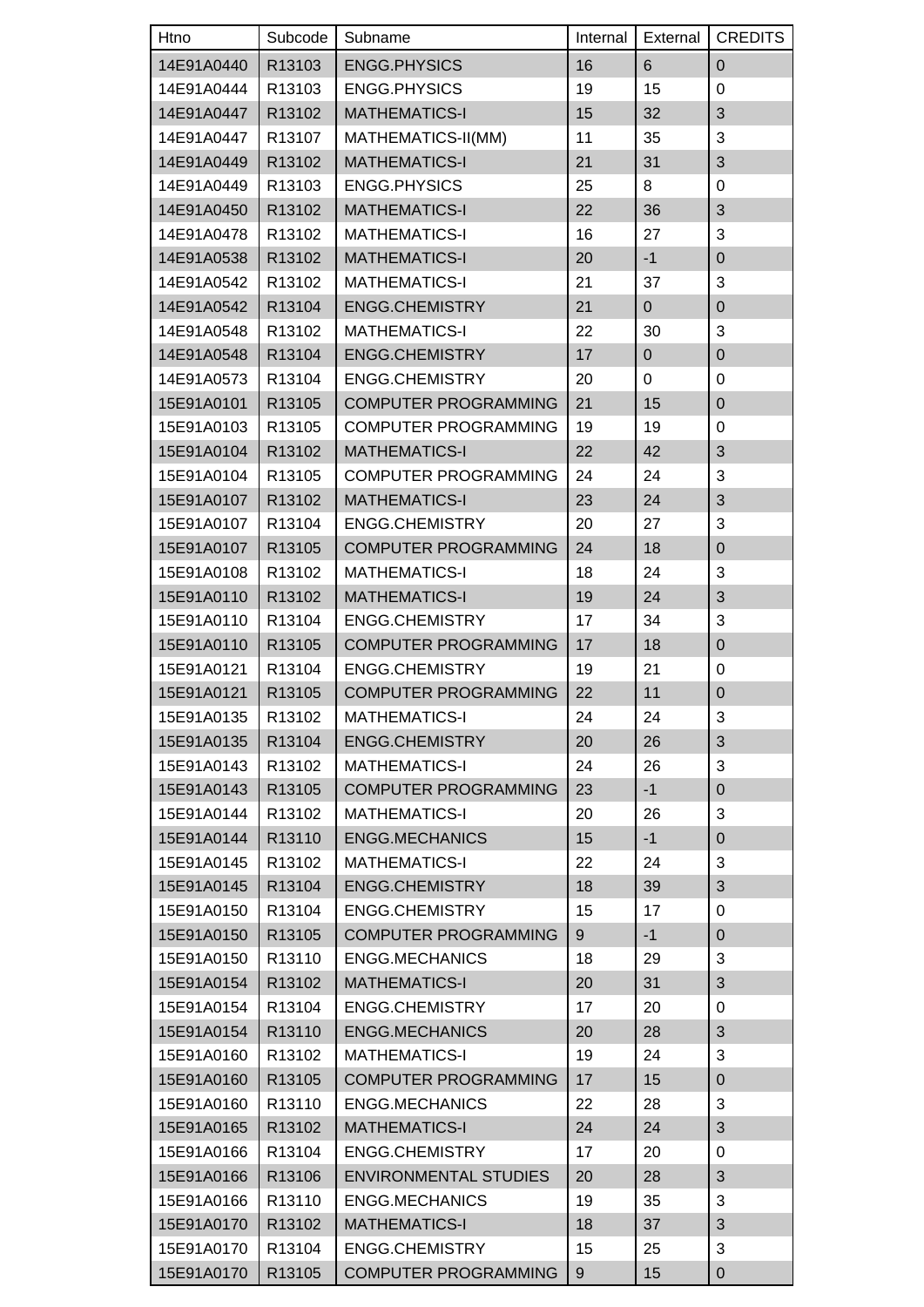| Htno       | Subcode | Subname                      | Internal | External       | <b>CREDITS</b>   |
|------------|---------|------------------------------|----------|----------------|------------------|
| 15E91A0170 | R13110  | <b>ENGG.MECHANICS</b>        | 14       | 30             | 3                |
| 15E91A0187 | R13104  | <b>ENGG.CHEMISTRY</b>        | 17       | 24             | 3                |
| 15E91A0187 | R13105  | <b>COMPUTER PROGRAMMING</b>  | 14       | 15             | $\boldsymbol{0}$ |
| 15E91A0187 | R13110  | <b>ENGG.MECHANICS</b>        | 21       | 27             | 3                |
| 15E91A0188 | R13102  | <b>MATHEMATICS-I</b>         | 21       | 34             | 3                |
| 15E91A0210 | R13102  | <b>MATHEMATICS-I</b>         | 24       | 30             | 3                |
| 15E91A0210 | R13107  | MATHEMATICS-II(MM)           | 16       | 13             | 0                |
| 15E91A0214 | R13103  | <b>ENGG.PHYSICS</b>          | 20       | 16             | $\mathsf 0$      |
| 15E91A0214 | R13107  | MATHEMATICS-II(MM)           | 17       | 9              | 0                |
| 15E91A0302 | R13102  | <b>MATHEMATICS-I</b>         | 24       | 32             | 3                |
| 15E91A0302 | R13110  | <b>ENGG.MECHANICS</b>        | 21       | 33             | 3                |
| 15E91A0314 | R13104  | <b>ENGG.CHEMISTRY</b>        | 18       | 19             | $\boldsymbol{0}$ |
| 15E91A0314 | R13105  | <b>COMPUTER PROGRAMMING</b>  | 21       | 24             | 3                |
| 15E91A0314 | R13110  | <b>ENGG.MECHANICS</b>        | 16       | 33             | 3                |
| 15E91A0316 | R13102  | <b>MATHEMATICS-I</b>         | 17       | 39             | 3                |
| 15E91A0316 | R13104  | <b>ENGG.CHEMISTRY</b>        | 23       | 20             | $\mathsf 0$      |
| 15E91A0316 | R13110  | <b>ENGG.MECHANICS</b>        | 17       | 27             | 3                |
| 15E91A0318 | R13102  | <b>MATHEMATICS-I</b>         | 20       | 36             | 3                |
| 15E91A0318 | R13104  | ENGG.CHEMISTRY               | 21       | 24             | 3                |
| 15E91A0318 | R13105  | <b>COMPUTER PROGRAMMING</b>  | 23       | 24             | 3                |
| 15E91A0318 | R13110  | <b>ENGG.MECHANICS</b>        | 15       | $\mathbf 0$    | $\boldsymbol{0}$ |
| 15E91A0322 | R13101  | <b>ENGLISH-I</b>             | 24       | $-1$           | $\mathbf 0$      |
| 15E91A0322 | R13104  | <b>ENGG.CHEMISTRY</b>        | 21       | 29             | 3                |
| 15E91A0328 | R13102  | <b>MATHEMATICS-I</b>         | 16       | 34             | 3                |
| 15E91A0328 | R13110  | <b>ENGG.MECHANICS</b>        | 16       | $\mathbf 0$    | $\boldsymbol{0}$ |
| 15E91A0331 | R13102  | <b>MATHEMATICS-I</b>         | 19       | 33             | 3                |
| 15E91A0331 | R13110  | <b>ENGG.MECHANICS</b>        | 14       | $\pmb{0}$      | $\mathbf 0$      |
| 15E91A0332 | R13102  | <b>MATHEMATICS-I</b>         | 15       | 40             | 3                |
| 15E91A0332 | R13104  | <b>ENGG.CHEMISTRY</b>        | 16       | 24             | 3                |
| 15E91A0332 | R13105  | <b>COMPUTER PROGRAMMING</b>  | 12       | 24             | $\boldsymbol{0}$ |
| 15E91A0332 | R13110  | <b>ENGG.MECHANICS</b>        | 13       | 3              | 0                |
| 15E91A0342 | R13104  | ENGG.CHEMISTRY               | 24       | 19             | $\mathsf 0$      |
| 15E91A0344 | R13102  | <b>MATHEMATICS-I</b>         | 20       | $-1$           | 0                |
| 15E91A0344 | R13104  | <b>ENGG.CHEMISTRY</b>        | 18       | $-1$           | 0                |
| 15E91A0344 | R13110  | <b>ENGG.MECHANICS</b>        | 15       | $-1$           | 0                |
| 15E91A0346 | R13102  | <b>MATHEMATICS-I</b>         | 17       | $-1$           | $\boldsymbol{0}$ |
| 15E91A0348 | R13102  | <b>MATHEMATICS-I</b>         | 22       | 41             | 3                |
| 15E91A0348 | R13104  | ENGG.CHEMISTRY               | 21       | 15             | 0                |
| 15E91A0348 | R13105  | <b>COMPUTER PROGRAMMING</b>  | 18       | 26             | 3                |
| 15E91A0348 | R13110  | <b>ENGG.MECHANICS</b>        | 16       | $\overline{0}$ | $\mathsf 0$      |
| 15E91A0352 | R13102  | <b>MATHEMATICS-I</b>         | 24       | 41             | 3                |
| 15E91A0352 | R13104  | ENGG.CHEMISTRY               | 18       | 24             | 3                |
| 15E91A0352 | R13110  | <b>ENGG.MECHANICS</b>        | 16       | $\overline{4}$ | 0                |
| 15E91A0354 | R13102  | <b>MATHEMATICS-I</b>         | 23       | 40             | 3                |
| 15E91A0354 | R13105  | <b>COMPUTER PROGRAMMING</b>  | 18       | 26             | 3                |
| 15E91A0354 | R13110  | <b>ENGG.MECHANICS</b>        | 16       | $\overline{0}$ | 0                |
| 15E91A0357 | R13106  | <b>ENVIRONMENTAL STUDIES</b> | 15       | 30             | 3                |
| 15E91A0357 | R13110  | <b>ENGG.MECHANICS</b>        | 21       | $\overline{0}$ | $\boldsymbol{0}$ |
| 15E91A0369 | R13102  | <b>MATHEMATICS-I</b>         | 19       | 37             | 3                |
| 15E91A0369 | R13105  | <b>COMPUTER PROGRAMMING</b>  | 16       | 24             | 3                |
| 15E91A0369 | R13110  | <b>ENGG.MECHANICS</b>        | 14       | $\overline{a}$ | 0                |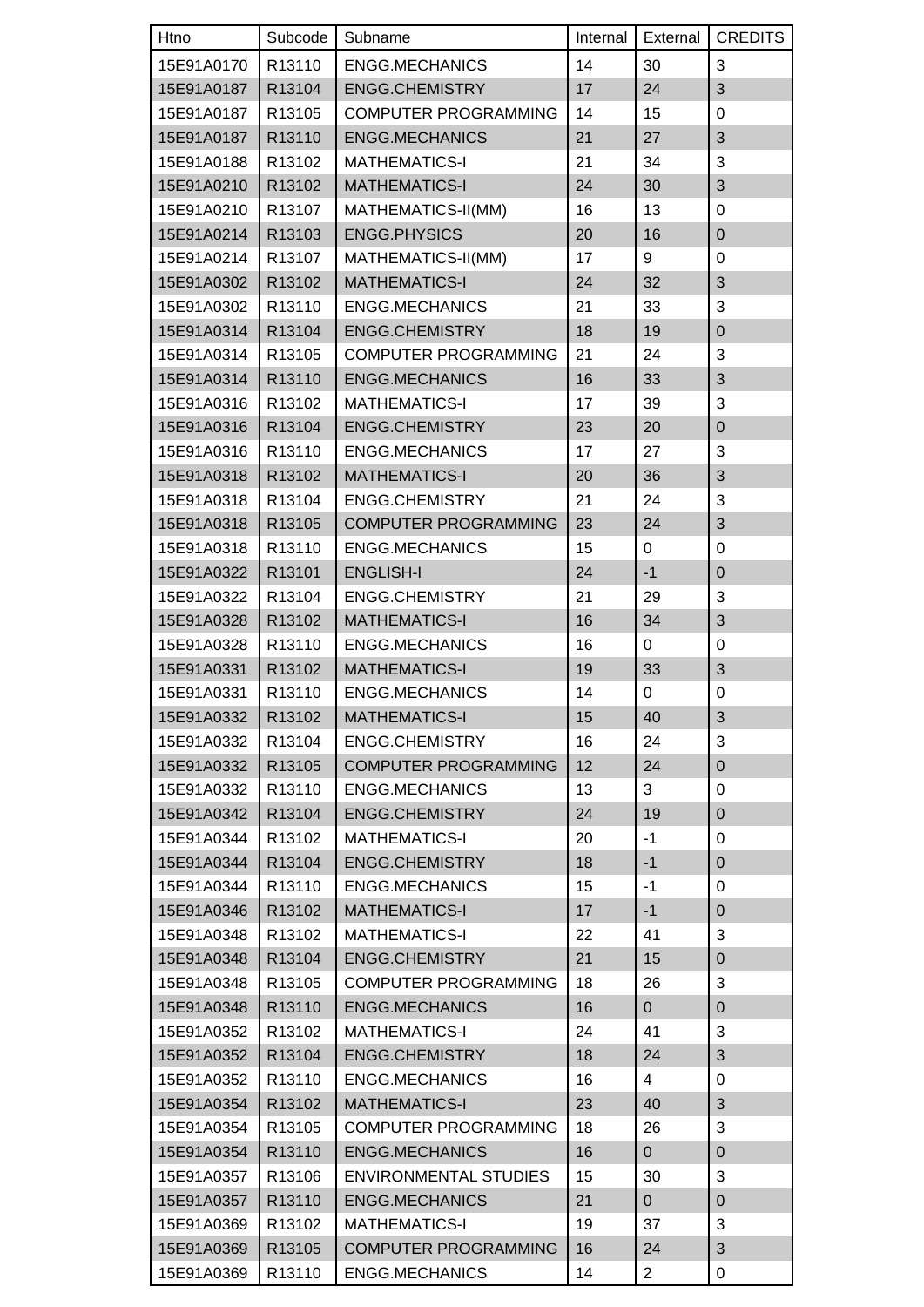| Htno       | Subcode | Subname                     | Internal | External       | <b>CREDITS</b>   |
|------------|---------|-----------------------------|----------|----------------|------------------|
| 15E91A0402 | R13102  | <b>MATHEMATICS-I</b>        | 19       | 27             | 3                |
| 15E91A0415 | R13102  | <b>MATHEMATICS-I</b>        | 20       | -1             | 0                |
| 15E91A0416 | R13102  | <b>MATHEMATICS-I</b>        | 21       | 30             | 3                |
| 15E91A0421 | R13102  | <b>MATHEMATICS-I</b>        | 22       | 25             | 3                |
| 15E91A0421 | R13103  | <b>ENGG.PHYSICS</b>         | 21       | 8              | $\mathbf 0$      |
| 15E91A0421 | R13107  | MATHEMATICS-II(MM)          | 16       | 34             | 3                |
| 15E91A0424 | R13102  | <b>MATHEMATICS-I</b>        | 14       | 26             | 3                |
| 15E91A0424 | R13107  | MATHEMATICS-II(MM)          | 16       | 31             | 3                |
| 15E91A0424 | R13109  | <b>ENGG. DRAWING</b>        | 26       | 20             | $\mathbf 0$      |
| 15E91A0426 | R13102  | <b>MATHEMATICS-I</b>        | 20       | 27             | 3                |
| 15E91A0426 | R13103  | <b>ENGG.PHYSICS</b>         | 16       | 14             | $\boldsymbol{0}$ |
| 15E91A0427 | R13102  | <b>MATHEMATICS-I</b>        | 23       | 26             | 3                |
| 15E91A0428 | R13102  | <b>MATHEMATICS-I</b>        | 21       | 28             | 3                |
| 15E91A0429 | R13102  | <b>MATHEMATICS-I</b>        | 19       | 28             | 3                |
| 15E91A0433 | R13102  | <b>MATHEMATICS-I</b>        | 21       | 24             | 3                |
| 15E91A0445 | R13102  | <b>MATHEMATICS-I</b>        | 22       | 27             | 3                |
| 15E91A0451 | R13102  | <b>MATHEMATICS-I</b>        | 23       | 36             | 3                |
| 15E91A0452 | R13102  | <b>MATHEMATICS-I</b>        | 21       | 27             | 3                |
| 15E91A0452 | R13103  | <b>ENGG.PHYSICS</b>         | 21       | 8              | $\mathbf 0$      |
| 15E91A0465 | R13102  | <b>MATHEMATICS-I</b>        | 17       | 31             | 3                |
| 15E91A0495 | R13102  | <b>MATHEMATICS-I</b>        | 14       | 30             | 3                |
| 15E91A0495 | R13103  | <b>ENGG.PHYSICS</b>         | 18       | 5              | $\boldsymbol{0}$ |
| 15E91A0495 | R13107  | MATHEMATICS-II(MM)          | 15       | 30             | 3                |
| 15E91A0498 | R13102  | <b>MATHEMATICS-I</b>        | 22       | 26             | 3                |
| 15E91A04B4 | R13102  | <b>MATHEMATICS-I</b>        | 22       | 25             | 3                |
| 15E91A04B6 | R13102  | <b>MATHEMATICS-I</b>        | 23       | 30             | 3                |
| 15E91A04B6 | R13103  | <b>ENGG.PHYSICS</b>         | 19       | 14             | $\mathbf 0$      |
| 15E91A04B6 | R13107  | MATHEMATICS-II(MM)          | 14       | 10             | 0                |
| 15E91A04C3 | R13102  | <b>MATHEMATICS-I</b>        | 24       | 25             | 3                |
| 15E91A04C7 | R13102  | <b>MATHEMATICS-I</b>        | 19       | 26             | 3                |
| 15E91A0511 | R13102  | <b>MATHEMATICS-I</b>        | 17       | $-1$           | $\pmb{0}$        |
| 15E91A0511 | R13104  | <b>ENGG.CHEMISTRY</b>       | 16       | $-1$           | 0                |
| 15E91A0511 | R13110  | <b>ENGG.MECHANICS</b>       | 22       | $-1$           | $\pmb{0}$        |
| 15E91A0512 | R13102  | <b>MATHEMATICS-I</b>        | 13       | 5              | 0                |
| 15E91A0512 | R13104  | <b>ENGG.CHEMISTRY</b>       | 19       | $\overline{7}$ | $\boldsymbol{0}$ |
| 15E91A0512 | R13105  | <b>COMPUTER PROGRAMMING</b> | 3        | 15             | 0                |
| 15E91A0512 | R13110  | <b>ENGG.MECHANICS</b>       | 17       | $\mathbf 0$    | $\pmb{0}$        |
| 15E91A0516 | R13102  | <b>MATHEMATICS-I</b>        | 16       | 24             | 3                |
| 15E91A0516 | R13104  | <b>ENGG.CHEMISTRY</b>       | 22       | 32             | 3                |
| 15E91A0521 | R13102  | <b>MATHEMATICS-I</b>        | 16       | 25             | 3                |
| 15E91A0529 | R13102  | <b>MATHEMATICS-I</b>        | 14       | $-1$           | $\pmb{0}$        |
| 15E91A0529 | R13104  | <b>ENGG.CHEMISTRY</b>       | 23       | $-1$           | 0                |
| 15E91A0529 | R13110  | <b>ENGG.MECHANICS</b>       | 13       | $-1$           | 0                |
| 15E91A0531 | R13104  | <b>ENGG.CHEMISTRY</b>       | 14       | 34             | 3                |
| 15E91A0531 | R13110  | <b>ENGG.MECHANICS</b>       | 18       | 14             | $\boldsymbol{0}$ |
| 15E91A0541 | R13102  | <b>MATHEMATICS-I</b>        | 16       | 25             | 3                |
| 15E91A0541 | R13104  | <b>ENGG.CHEMISTRY</b>       | 18       | 10             | $\pmb{0}$        |
| 15E91A0541 | R13110  | <b>ENGG.MECHANICS</b>       | 17       | 0              | 0                |
| 15E91A0543 | R13102  | <b>MATHEMATICS-I</b>        | 9        | 24             | $\mathbf 0$      |
| 15E91A0543 | R13110  | <b>ENGG.MECHANICS</b>       | 13       | 4              | 0                |
| 15E91A0545 | R13102  | <b>MATHEMATICS-I</b>        | 10       | 16             | $\pmb{0}$        |